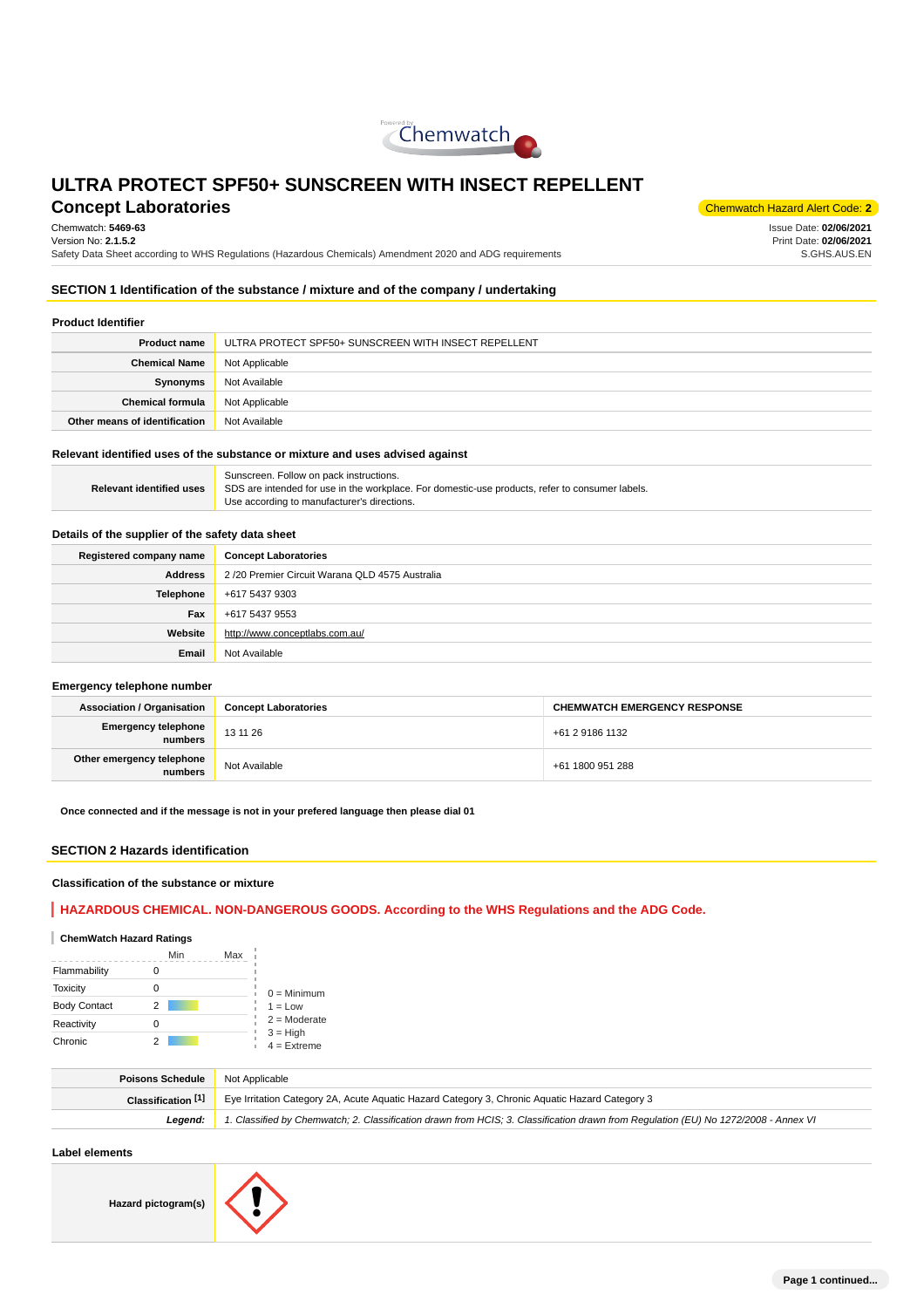| Signal word                                  | <b>Warning</b>                                                                                                                   |
|----------------------------------------------|----------------------------------------------------------------------------------------------------------------------------------|
|                                              |                                                                                                                                  |
| Hazard statement(s)                          |                                                                                                                                  |
| H319                                         | Causes serious eye irritation.                                                                                                   |
| H412                                         | Harmful to aquatic life with long lasting effects.                                                                               |
|                                              |                                                                                                                                  |
| <b>Precautionary statement(s) General</b>    |                                                                                                                                  |
| P <sub>101</sub>                             | If medical advice is needed, have product container or label at hand.                                                            |
| P <sub>102</sub>                             | Keep out of reach of children.                                                                                                   |
| P <sub>103</sub>                             | Read carefully and follow all instructions.                                                                                      |
|                                              |                                                                                                                                  |
| <b>Precautionary statement(s) Prevention</b> |                                                                                                                                  |
| P273                                         | Avoid release to the environment.                                                                                                |
| P280                                         | Wear protective gloves, protective clothing, eye protection and face protection.                                                 |
|                                              |                                                                                                                                  |
| <b>Precautionary statement(s) Response</b>   |                                                                                                                                  |
| P305+P351+P338                               | IF IN EYES: Rinse cautiously with water for several minutes. Remove contact lenses, if present and easy to do. Continue rinsing. |
| P337+P313                                    | If eye irritation persists: Get medical advice/attention.                                                                        |
|                                              |                                                                                                                                  |
| <b>Precautionary statement(s) Storage</b>    |                                                                                                                                  |

### Not Applicable

# **Precautionary statement(s) Disposal**

**P501** Dispose of contents/container to authorised hazardous or special waste collection point in accordance with any local regulation.

# **SECTION 3 Composition / information on ingredients**

### **Substances**

See section below for composition of Mixtures

### **Mixtures**

| <b>CAS No</b> | %[weight]                                                                                                                                                                                      | Name                                       |
|---------------|------------------------------------------------------------------------------------------------------------------------------------------------------------------------------------------------|--------------------------------------------|
| 113-48-4      | $5 - 10$                                                                                                                                                                                       | 2-ethylhexyl bicycloheptene dicarboximide  |
| 134-62-3      | $5 - 10$                                                                                                                                                                                       | N,N-diethyl-m-toluamide                    |
| 6197-30-4     | $1 - 5$                                                                                                                                                                                        | octocrylene                                |
| 38102-62-4    | $1 - 5$                                                                                                                                                                                        | 3-(4-methylbenzylidene)camphor             |
| 61791-14-8    | $1 - 5$                                                                                                                                                                                        | cocoamine, ethoxylated                     |
| Not Available | balance                                                                                                                                                                                        | Ingredients determined not to be hazardous |
| Not Available |                                                                                                                                                                                                | includes                                   |
| 7732-18-5     | $30 - 60$                                                                                                                                                                                      | water                                      |
| Legend:       | 1. Classified by Chemwatch; 2. Classification drawn from HCIS; 3. Classification drawn from Regulation (EU) No 1272/2008 - Annex VI; 4.<br>Classification drawn from C&L * EU IOELVs available |                                            |

# **SECTION 4 First aid measures**

### **Description of first aid measures**

| <b>Eye Contact</b>  | If this product comes in contact with the eyes:<br>▶ Wash out immediately with fresh running water.<br>Ensure complete irrigation of the eye by keeping eyelids apart and away from eye and moving the eyelids by occasionally lifting the upper<br>and lower lids.<br>Seek medical attention without delay; if pain persists or recurs seek medical attention.<br>▶ Removal of contact lenses after an eye injury should only be undertaken by skilled personnel.                           |
|---------------------|----------------------------------------------------------------------------------------------------------------------------------------------------------------------------------------------------------------------------------------------------------------------------------------------------------------------------------------------------------------------------------------------------------------------------------------------------------------------------------------------|
| <b>Skin Contact</b> | If skin contact occurs:<br>Immediately remove all contaminated clothing, including footwear.<br>Flush skin and hair with running water (and soap if available).<br>Seek medical attention in event of irritation.                                                                                                                                                                                                                                                                            |
| Inhalation          | If fumes, aerosols or combustion products are inhaled remove from contaminated area.<br>Other measures are usually unnecessary.                                                                                                                                                                                                                                                                                                                                                              |
| Ingestion           | If swallowed do <b>NOT</b> induce vomiting.<br>If vomiting occurs, lean patient forward or place on left side (head-down position, if possible) to maintain open airway and prevent aspiration.<br>• Observe the patient carefully.<br>Never give liquid to a person showing signs of being sleepy or with reduced awareness; i.e. becoming unconscious.<br>Give water to rinse out mouth, then provide liquid slowly and as much as casualty can comfortably drink.<br>Seek medical advice. |

**Indication of any immediate medical attention and special treatment needed**

Treat symptomatically.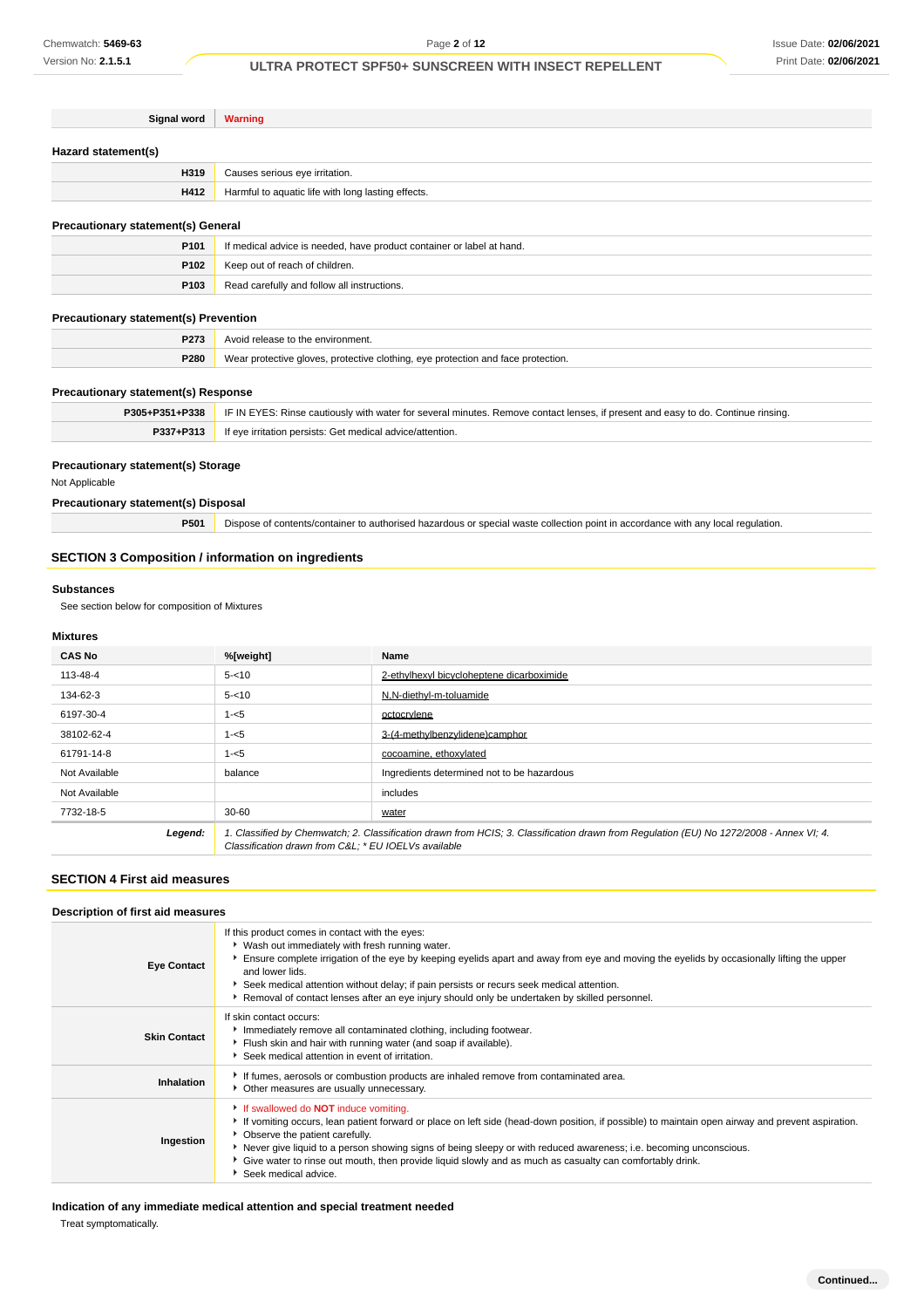# **SECTION 5 Firefighting measures**

#### **Extinguishing media**

The product contains a substantial proportion of water, therefore there are no restrictions on the type of extinguishing media which may be used. Choice of extinguishing media should take into account surrounding areas.

Though the material is non-combustible, evaporation of water from the mixture, caused by the heat of nearby fire, may produce floating layers of combustible substances. In such an event consider:

- foam.
- dry chemical powder.
- carbon dioxide.

### **Special hazards arising from the substrate or mixture**

**Fire Incompatibility** None known. **Advice for firefighters**

| <b>Fire Fighting</b>         | Alert Fire Brigade and tell them location and nature of hazard.<br>• Wear breathing apparatus plus protective gloves in the event of a fire.<br>▶ Prevent, by any means available, spillage from entering drains or water courses.<br>Use fire fighting procedures suitable for surrounding area.<br>DO NOT approach containers suspected to be hot.<br>Cool fire exposed containers with water spray from a protected location.<br>If safe to do so, remove containers from path of fire.<br>Equipment should be thoroughly decontaminated after use. |
|------------------------------|--------------------------------------------------------------------------------------------------------------------------------------------------------------------------------------------------------------------------------------------------------------------------------------------------------------------------------------------------------------------------------------------------------------------------------------------------------------------------------------------------------------------------------------------------------|
| <b>Fire/Explosion Hazard</b> | The material is not readily combustible under normal conditions.<br>However, it will break down under fire conditions and the organic component may burn.<br>Not considered to be a significant fire risk.<br>Heat may cause expansion or decomposition with violent rupture of containers.<br>Decomposes on heating and may produce toxic fumes of carbon monoxide (CO).<br>May emit acrid smoke.                                                                                                                                                     |
|                              | Decomposes on heating and produces toxic fumes of:<br>carbon dioxide (CO2)<br>nitrogen oxides (NOx)<br>other pyrolysis products typical of burning organic material.<br>May emit poisonous fumes.<br>May emit corrosive fumes.                                                                                                                                                                                                                                                                                                                         |
| <b>HAZCHEM</b>               | Not Applicable                                                                                                                                                                                                                                                                                                                                                                                                                                                                                                                                         |

# **SECTION 6 Accidental release measures**

# **Personal precautions, protective equipment and emergency procedures**

See section 8

#### **Environmental precautions**

See section 12

#### **Methods and material for containment and cleaning up**

| <b>Minor Spills</b> | Clean up all spills immediately.<br>Avoid breathing vapours and contact with skin and eyes.<br>▶ Control personal contact with the substance, by using protective equipment.<br>▶ Contain and absorb spill with sand, earth, inert material or vermiculite.<br>▶ Wipe up.<br>Place in a suitable, labelled container for waste disposal.                                                                                                                                                                                                                                                                                                                                                                                                                                                                                                 |
|---------------------|------------------------------------------------------------------------------------------------------------------------------------------------------------------------------------------------------------------------------------------------------------------------------------------------------------------------------------------------------------------------------------------------------------------------------------------------------------------------------------------------------------------------------------------------------------------------------------------------------------------------------------------------------------------------------------------------------------------------------------------------------------------------------------------------------------------------------------------|
| <b>Major Spills</b> | Moderate hazard.<br>Clear area of personnel and move upwind.<br>Alert Fire Brigade and tell them location and nature of hazard.<br>▶ Wear breathing apparatus plus protective gloves.<br>▶ Prevent, by any means available, spillage from entering drains or water course.<br>Stop leak if safe to do so.<br>Contain spill with sand, earth or vermiculite.<br>• Collect recoverable product into labelled containers for recycling.<br>Neutralise/decontaminate residue (see Section 13 for specific agent).<br>Collect solid residues and seal in labelled drums for disposal.<br>▶ Wash area and prevent runoff into drains.<br>After clean up operations, decontaminate and launder all protective clothing and equipment before storing and re-using.<br>If contamination of drains or waterways occurs, advise emergency services. |

Personal Protective Equipment advice is contained in Section 8 of the SDS.

#### **SECTION 7 Handling and storage**

| Precautions for safe handling |                                                                                                                                                                                                                                                                                                                                 |  |
|-------------------------------|---------------------------------------------------------------------------------------------------------------------------------------------------------------------------------------------------------------------------------------------------------------------------------------------------------------------------------|--|
| Safe handling                 | ▶ Limit all unnecessary personal contact.<br>▶ Wear protective clothing when risk of exposure occurs.<br>Use in a well-ventilated area.<br>Avoid contact with incompatible materials.<br>When handling, DO NOT eat, drink or smoke.<br>Keep containers securely sealed when not in use.<br>Avoid physical damage to containers. |  |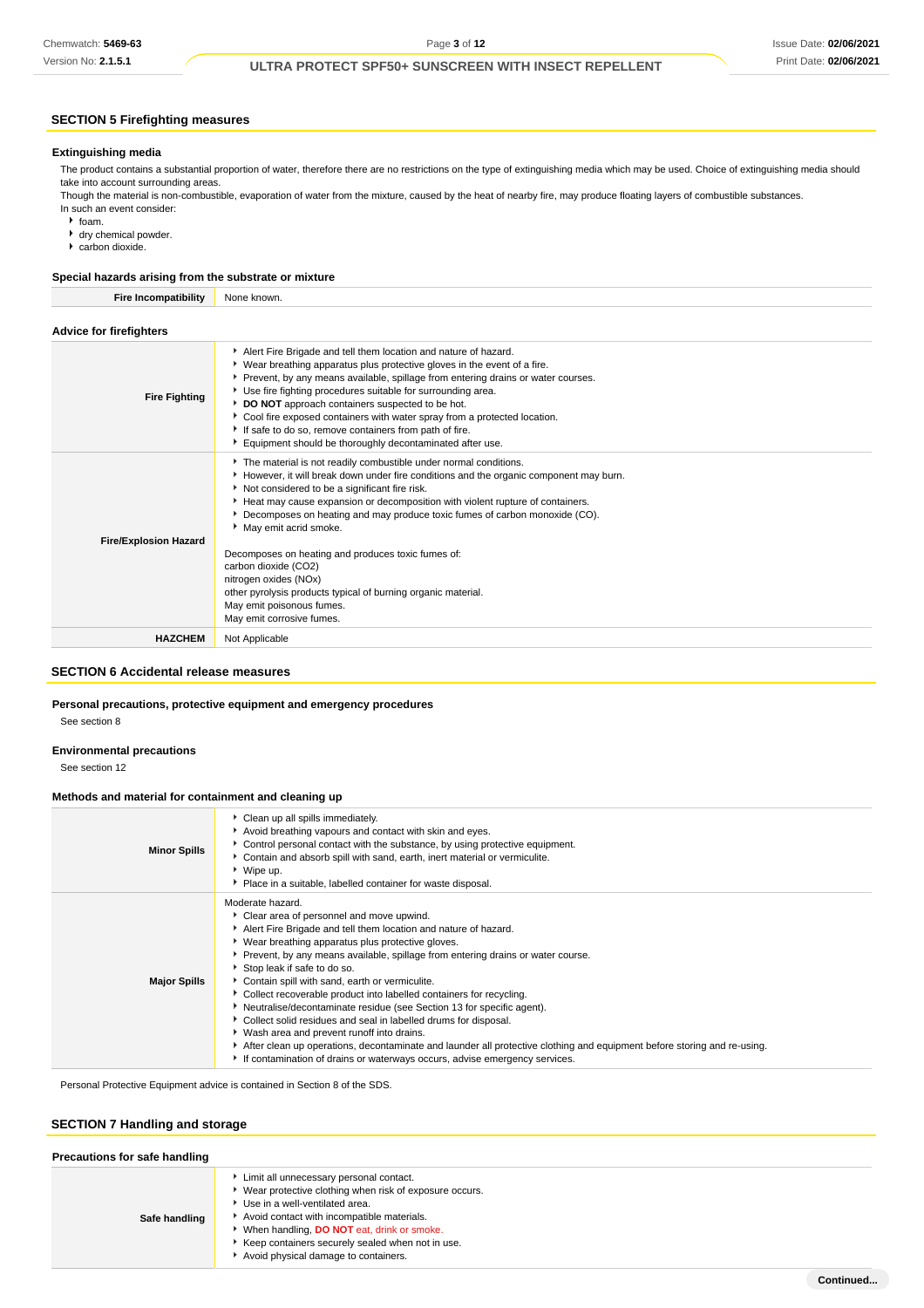|                   | Always wash hands with soap and water after handling.<br>▶ Work clothes should be laundered separately.<br>▶ Use good occupational work practice.<br>Observe manufacturer's storage and handling recommendations contained within this SDS.<br>Atmosphere should be regularly checked against established exposure standards to ensure safe working conditions are maintained.                                 |
|-------------------|----------------------------------------------------------------------------------------------------------------------------------------------------------------------------------------------------------------------------------------------------------------------------------------------------------------------------------------------------------------------------------------------------------------|
| Other information | Store in original containers.<br>Keep containers securely sealed.<br>No smoking, naked lights or ignition sources.<br>Store in a cool, dry, well-ventilated area.<br>Store away from incompatible materials and foodstuff containers.<br>Protect containers against physical damage and check regularly for leaks.<br>▶ Observe manufacturer's storage and handling recommendations contained within this SDS. |

#### **Conditions for safe storage, including any incompatibilities**

| Suitable container      | Polyethylene or polypropylene container.<br>Packing as recommended by manufacturer.<br>• Check all containers are clearly labelled and free from leaks. |
|-------------------------|---------------------------------------------------------------------------------------------------------------------------------------------------------|
| Storage incompatibility | Avoid reaction with oxidising agents, bases and strong reducing agents.<br>Avoid strong acids, acid chlorides, acid anhydrides and chloroformates.      |

### **SECTION 8 Exposure controls / personal protection**

### **Control parameters**

### **Occupational Exposure Limits (OEL)**

**INGREDIENT DATA**

Not Available

**Emergency Limits**

| Ingredient                                                        | TEEL-1               | TEEL-2        |                     | TEEL-3        |
|-------------------------------------------------------------------|----------------------|---------------|---------------------|---------------|
| ULTRA PROTECT SPF50+<br>SUNSCREEN WITH INSECT<br><b>REPELLENT</b> | Not Available        | Not Available |                     | Not Available |
| Ingredient                                                        | <b>Original IDLH</b> |               | <b>Revised IDLH</b> |               |
| 2-ethylhexyl bicycloheptene<br>dicarboximide                      | Not Available        |               | Not Available       |               |
| N,N-diethyl-m-toluamide                                           | Not Available        |               | Not Available       |               |
| octocrylene                                                       | Not Available        |               | Not Available       |               |
| 3-(4-methylbenzylidene)camphor                                    | Not Available        |               | Not Available       |               |
| cocoamine, ethoxylated                                            | Not Available        |               | Not Available       |               |
| water                                                             | Not Available        |               | Not Available       |               |

| <b>Occupational Exposure Banding</b>         |                                                                                                                                                                                                                                                                                          |                                         |  |
|----------------------------------------------|------------------------------------------------------------------------------------------------------------------------------------------------------------------------------------------------------------------------------------------------------------------------------------------|-----------------------------------------|--|
| Ingredient                                   | <b>Occupational Exposure Band Rating</b>                                                                                                                                                                                                                                                 | <b>Occupational Exposure Band Limit</b> |  |
| 2-ethylhexyl bicycloheptene<br>dicarboximide | E                                                                                                                                                                                                                                                                                        | $\leq 0.1$ ppm                          |  |
| N,N-diethyl-m-toluamide                      | E                                                                                                                                                                                                                                                                                        | $\leq 0.1$ ppm                          |  |
| octocrylene                                  | E                                                                                                                                                                                                                                                                                        | $\leq 0.1$ ppm                          |  |
| 3-(4-methylbenzylidene)camphor               | Ε                                                                                                                                                                                                                                                                                        | $\leq$ 0.01 mg/m <sup>3</sup>           |  |
| cocoamine, ethoxylated                       | E                                                                                                                                                                                                                                                                                        | $\leq 0.1$ ppm                          |  |
| Notes:                                       | Occupational exposure banding is a process of assigning chemicals into specific categories or bands based on a chemical's potency and the<br>adverse health outcomes associated with exposure. The output of this process is an occupational exposure band (OEB), which corresponds to a |                                         |  |

range of exposure concentrations that are expected to protect worker health.

### **Exposure controls**

| Appropriate engineering<br>controls | General exhaust is adequate under normal operating conditions.                                                                                                                                                                                                                                                                                                                                                                                                                                                                                                                                                                                                                                                                                                                                                                                                                                                                                                                                                                         |
|-------------------------------------|----------------------------------------------------------------------------------------------------------------------------------------------------------------------------------------------------------------------------------------------------------------------------------------------------------------------------------------------------------------------------------------------------------------------------------------------------------------------------------------------------------------------------------------------------------------------------------------------------------------------------------------------------------------------------------------------------------------------------------------------------------------------------------------------------------------------------------------------------------------------------------------------------------------------------------------------------------------------------------------------------------------------------------------|
| <b>Personal protection</b>          | $\P$<br><b>. OI</b>                                                                                                                                                                                                                                                                                                                                                                                                                                                                                                                                                                                                                                                                                                                                                                                                                                                                                                                                                                                                                    |
| Eye and face protection             | No special equipment for minor exposure i.e. when handling small quantities.<br>OTHERWISE:<br>Safety glasses with side shields.<br>Contact lenses may pose a special hazard; soft contact lenses may absorb and concentrate irritants. A written policy document, describing<br>the wearing of lenses or restrictions on use, should be created for each workplace or task. This should include a review of lens absorption<br>and adsorption for the class of chemicals in use and an account of injury experience. Medical and first-aid personnel should be trained in<br>their removal and suitable equipment should be readily available. In the event of chemical exposure, begin eye irrigation immediately and<br>remove contact lens as soon as practicable. Lens should be removed at the first signs of eye redness or irritation - lens should be removed in<br>a clean environment only after workers have washed hands thoroughly. [CDC NIOSH Current Intelligence Bulletin 59], [AS/NZS 1336 or<br>national equivalent] |
| <b>Skin protection</b>              | See Hand protection below                                                                                                                                                                                                                                                                                                                                                                                                                                                                                                                                                                                                                                                                                                                                                                                                                                                                                                                                                                                                              |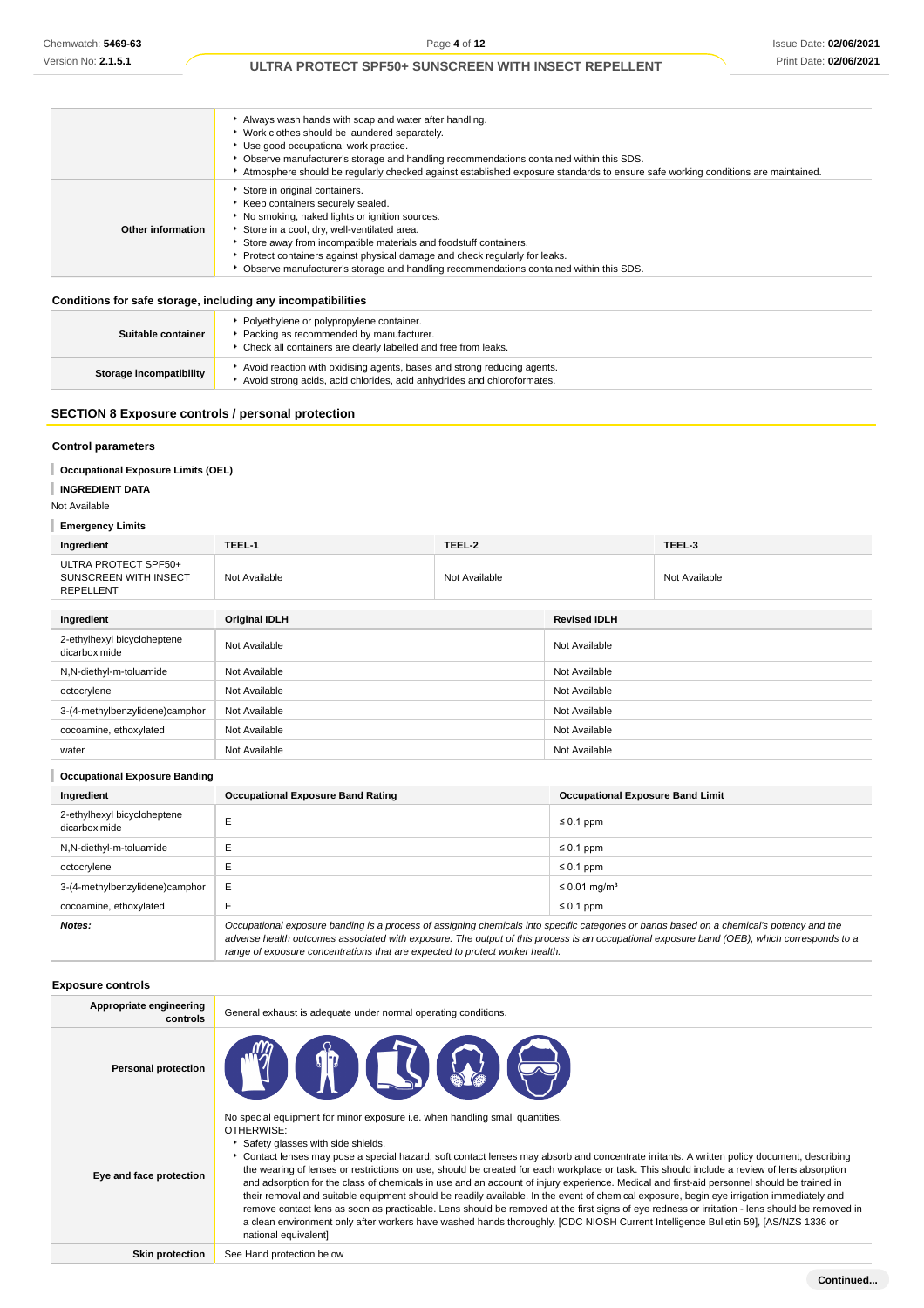| Hands/feet protection  | No special equipment needed when handling small quantities.<br><b>OTHERWISE:</b> Wear general protective gloves, e.g. light weight rubber gloves. |
|------------------------|---------------------------------------------------------------------------------------------------------------------------------------------------|
| <b>Body protection</b> | See Other protection below                                                                                                                        |
| Other protection       | No special equipment needed when handling small quantities.<br><b>OTHERWISE:</b><br>▶ Overalls.<br>Barrier cream.<br>Eyewash unit.                |

#### **Respiratory protection**

Type AK-P Filter of sufficient capacity. (AS/NZS 1716 & 1715, EN 143:2000 & 149:2001, ANSI Z88 or national equivalent)

- Cartridge respirators should never be used for emergency ingress or in areas of unknown vapour concentrations or oxygen content.
- ▶ The wearer must be warned to leave the contaminated area immediately on detecting any odours through the respirator. The odour may indicate that the mask is not functioning properly, that the vapour concentration is too high, or that the mask is not properly fitted. Because of these limitations, only restricted use of cartridge respirators is considered appropriate.
- Cartridge performance is affected by humidity. Cartridges should be changed after 2 hr of continuous use unless it is determined that the humidity is less than 75%, in which case, cartridges can be used for 4 hr. Used cartridges should be discarded daily, regardless of the length of time used

# **SECTION 9 Physical and chemical properties**

### **Information on basic physical and chemical properties**

**Appearance** Smooth, white glossy lotion with a characteristic odour; mixes with water.

| <b>Physical state</b>                             | Liquid        | Relative density (Water = $1$ )            | Not Available  |
|---------------------------------------------------|---------------|--------------------------------------------|----------------|
| Odour                                             | Not Available | Partition coefficient n-octanol<br>/ water | Not Available  |
| Odour threshold                                   | Not Available | Auto-ignition temperature (°C)             | Not Available  |
| pH (as supplied)                                  | $6 - 7$       | <b>Decomposition temperature</b>           | Not Available  |
| Melting point / freezing point<br>(°C)            | Not Available | Viscosity (cSt)                            | Not Available  |
| Initial boiling point and boiling<br>range $(°C)$ | Not Available | Molecular weight (g/mol)                   | Not Applicable |
| Flash point (°C)                                  | Not Available | <b>Taste</b>                               | Not Available  |
| <b>Evaporation rate</b>                           | Not Available | <b>Explosive properties</b>                | Not Available  |
| Flammability                                      | Not Available | <b>Oxidising properties</b>                | Not Available  |
| Upper Explosive Limit (%)                         | Not Available | Surface Tension (dyn/cm or<br>$mN/m$ )     | Not Available  |
| Lower Explosive Limit (%)                         | Not Available | <b>Volatile Component (%vol)</b>           | Not Available  |
| Vapour pressure (kPa)                             | Not Available | Gas group                                  | Not Available  |
| Solubility in water                               | Miscible      | pH as a solution (%)                       | Not Available  |
| Vapour density $(Air = 1)$                        | Not Available | VOC g/L                                    | Not Available  |

# **SECTION 10 Stability and reactivity**

| Reactivity                                 | See section 7                                                                                                                        |
|--------------------------------------------|--------------------------------------------------------------------------------------------------------------------------------------|
| <b>Chemical stability</b>                  | • Unstable in the presence of incompatible materials.<br>▶ Product is considered stable.<br>Hazardous polymerisation will not occur. |
| Possibility of hazardous<br>reactions      | See section 7                                                                                                                        |
| <b>Conditions to avoid</b>                 | See section 7                                                                                                                        |
| Incompatible materials                     | See section 7                                                                                                                        |
| <b>Hazardous decomposition</b><br>products | See section 5                                                                                                                        |

# **SECTION 11 Toxicological information**

#### **Information on toxicological effects**

| Inhaled             | The material is not thought to produce either adverse health effects or irritation of the respiratory tract following inhalation (as classified by EC<br>Directives using animal models). Nevertheless, adverse systemic effects have been produced following exposure of animals by at least one other<br>route and good hygiene practice requires that exposure be kept to a minimum and that suitable control measures be used in an occupational<br>setting. |
|---------------------|------------------------------------------------------------------------------------------------------------------------------------------------------------------------------------------------------------------------------------------------------------------------------------------------------------------------------------------------------------------------------------------------------------------------------------------------------------------|
| Ingestion           | Accidental ingestion of the material may be damaging to the health of the individual.<br>Swallowing DEET has caused irritability, bizarre movements, depressed muscle stretch reflex, low blood pressure, seizures and coma.<br>Toxic doses in rats have produced excessive tear secretion, shedding of bloody tears, depression, tremors, coma and convulsions before death.                                                                                    |
| <b>Skin Contact</b> | Not considered an irritant through normal use.<br>Discontinue use if irritation occurs                                                                                                                                                                                                                                                                                                                                                                           |
| Eye                 | This material can cause eye irritation and damage in some persons.                                                                                                                                                                                                                                                                                                                                                                                               |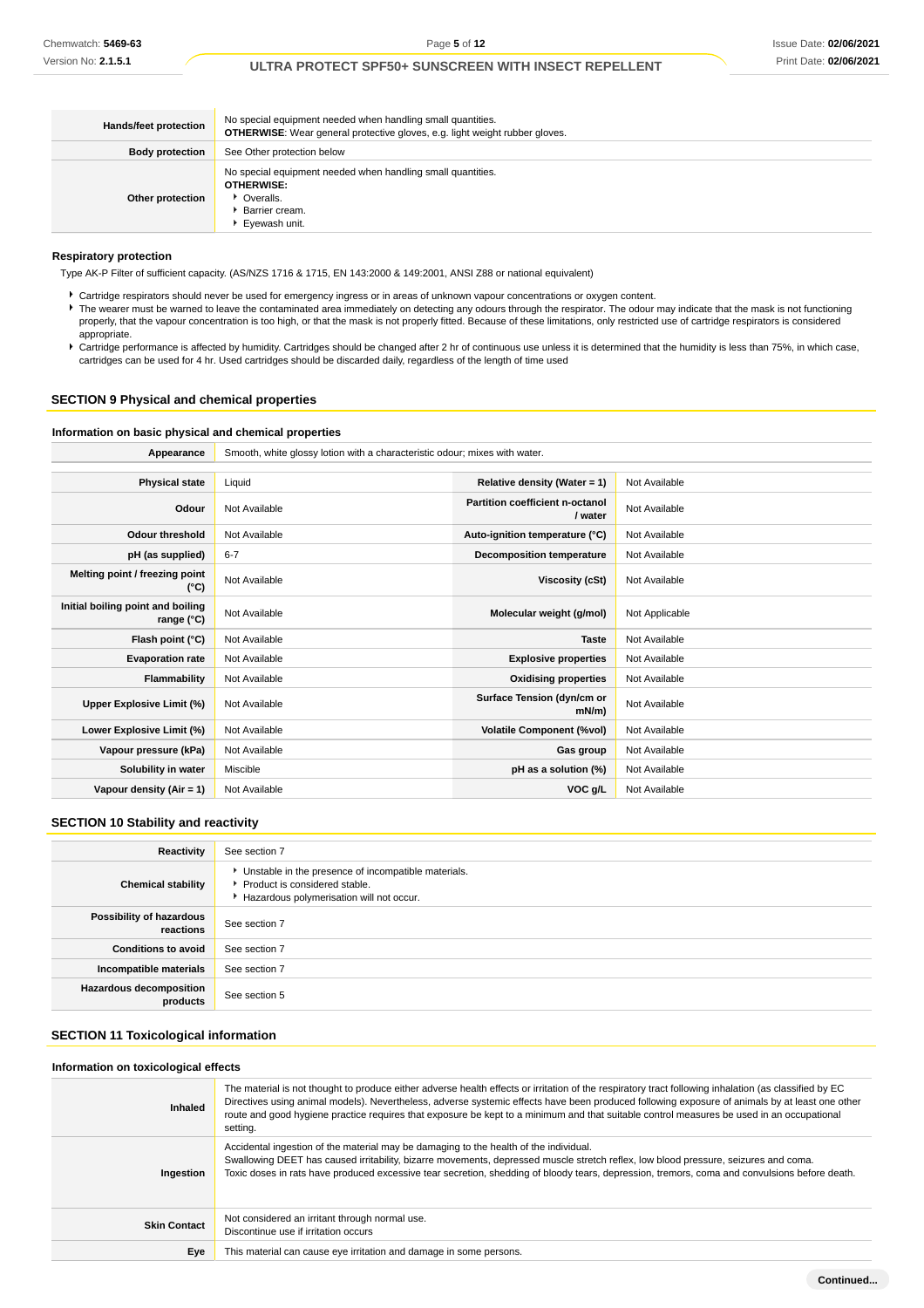Page **6** of **12**

# **ULTRA PROTECT SPF50+ SUNSCREEN WITH INSECT REPELLENT**

| <b>Chronic</b>                                   | general population.                               | Substance accumulation, in the human body, may occur and may cause some concern following repeated or long-term occupational exposure.<br>There is limited evidence that, skin contact with this product is more likely to cause a sensitisation reaction in some persons compared to the |
|--------------------------------------------------|---------------------------------------------------|-------------------------------------------------------------------------------------------------------------------------------------------------------------------------------------------------------------------------------------------------------------------------------------------|
| ULTRA PROTECT SPF50+                             | <b>TOXICITY</b>                                   | <b>IRRITATION</b>                                                                                                                                                                                                                                                                         |
| <b>SUNSCREEN WITH INSECT</b><br><b>REPELLENT</b> | Not Available                                     | Not Available                                                                                                                                                                                                                                                                             |
|                                                  | <b>TOXICITY</b>                                   | <b>IRRITATION</b>                                                                                                                                                                                                                                                                         |
| 2-ethylhexyl bicycloheptene                      | dermal (rat) LD50: $>5000$ mg/kg <sup>[1]</sup>   | Eye: no adverse effect observed (not irritating)[1]                                                                                                                                                                                                                                       |
| dicarboximide                                    | Inhalation(Rat) LC50; 1.94 mg/l4h <sup>[1]</sup>  | Skin: no adverse effect observed (not irritating)[1]                                                                                                                                                                                                                                      |
|                                                  | Oral(Rat) LD50; 5000 mg/kg[1]                     |                                                                                                                                                                                                                                                                                           |
|                                                  | <b>TOXICITY</b>                                   | <b>IRRITATION</b>                                                                                                                                                                                                                                                                         |
|                                                  | dermal (mouse) LD50: 3157.32 mg/kg <sup>[2]</sup> | Eye (rabbit) : 10 mg - moderate                                                                                                                                                                                                                                                           |
| N,N-diethyl-m-toluamide                          | Oral(Mouse) LD50; 1170 mg/kg <sup>[2]</sup>       | Eye (rabbit): 100 mg                                                                                                                                                                                                                                                                      |
|                                                  |                                                   | Skin (rabbit): 500 mg - moderate                                                                                                                                                                                                                                                          |
|                                                  | <b>TOXICITY</b>                                   | <b>IRRITATION</b>                                                                                                                                                                                                                                                                         |
| octocrylene                                      | dermal (rat) LD50: >2000 mg/kg <sup>[1]</sup>     | Eye: Not irritating                                                                                                                                                                                                                                                                       |
|                                                  | Oral(Rat) LD50; >5000 mg/kg[1]                    | Skin: Not irritating                                                                                                                                                                                                                                                                      |
|                                                  | <b>TOXICITY</b>                                   | <b>IRRITATION</b>                                                                                                                                                                                                                                                                         |
| 3-(4-methylbenzylidene)camphor                   | dermal (rat) LD50: >5000 mg/kg <sup>[2]</sup>     | Eye: no adverse effect observed (not irritating)[1]                                                                                                                                                                                                                                       |
|                                                  | Oral(Dog) LD50; >5000 mg/kg <sup>[2]</sup>        | Skin: no adverse effect observed (not irritating)[1]                                                                                                                                                                                                                                      |
|                                                  | <b>TOXICITY</b>                                   | <b>IRRITATION</b>                                                                                                                                                                                                                                                                         |
| cocoamine, ethoxylated                           | Oral(Rat) LD50; 750 mg/kg <sup>[2]</sup>          | Eye (rabbit): 100 mg - moderate                                                                                                                                                                                                                                                           |
|                                                  | <b>TOXICITY</b>                                   | <b>IRRITATION</b>                                                                                                                                                                                                                                                                         |
| water                                            | Oral(Rat) LD50; >90000 mg/kg <sup>[2]</sup>       | Not Available                                                                                                                                                                                                                                                                             |
| Legend:                                          |                                                   | 1. Value obtained from Europe ECHA Registered Substances - Acute toxicity 2.* Value obtained from manufacturer's SDS. Unless otherwise                                                                                                                                                    |

| 2-ETHYLHEXYL BICYCLOHEPTENE<br><b>DICARBOXIMIDE</b> | For 2-ethylhexyl (or N-octyl) bicycloheptene dicarboximide (MGK-264): The dermal absorption factor of MGK-264 is approximately 10%.<br>Animal testing showed that it can cause changes to cells of the airway. It is not toxic to the immune system or nervous system.<br>MGK-264 affects the liver cells and causes benign tumours of the liver and thyroid, and has been identified as possibly causing cancer<br>in humans. At higher doses, MGK-264 may reduce viability of offspring. It did not affect reproductive performance. It is of low concern<br>regarding mutations or genetic toxicity. It appears to be absorbed and excreted with little breakdown product retained.                                                                                                                                                                                                                                                                                                                                                                                                                                                                                                                                                                                                                                                                                                                                                                                                                                                                                                                                                                                                                                                                                                                                                                                                                                                                                                                                                                                                                                                                                                                                                                                                                                                                                                                                                                                                                                                                                                                                                                                                                                                                                                                                                                                                                                                                                                                                                                                                                                                                                                                                                                                                                                                                                                                                                                                                                                                                                                                                                                                                                                                                                                                                                                                                                                                                                                                                                                                                                                                                                                                                                                                                                                   |
|-----------------------------------------------------|--------------------------------------------------------------------------------------------------------------------------------------------------------------------------------------------------------------------------------------------------------------------------------------------------------------------------------------------------------------------------------------------------------------------------------------------------------------------------------------------------------------------------------------------------------------------------------------------------------------------------------------------------------------------------------------------------------------------------------------------------------------------------------------------------------------------------------------------------------------------------------------------------------------------------------------------------------------------------------------------------------------------------------------------------------------------------------------------------------------------------------------------------------------------------------------------------------------------------------------------------------------------------------------------------------------------------------------------------------------------------------------------------------------------------------------------------------------------------------------------------------------------------------------------------------------------------------------------------------------------------------------------------------------------------------------------------------------------------------------------------------------------------------------------------------------------------------------------------------------------------------------------------------------------------------------------------------------------------------------------------------------------------------------------------------------------------------------------------------------------------------------------------------------------------------------------------------------------------------------------------------------------------------------------------------------------------------------------------------------------------------------------------------------------------------------------------------------------------------------------------------------------------------------------------------------------------------------------------------------------------------------------------------------------------------------------------------------------------------------------------------------------------------------------------------------------------------------------------------------------------------------------------------------------------------------------------------------------------------------------------------------------------------------------------------------------------------------------------------------------------------------------------------------------------------------------------------------------------------------------------------------------------------------------------------------------------------------------------------------------------------------------------------------------------------------------------------------------------------------------------------------------------------------------------------------------------------------------------------------------------------------------------------------------------------------------------------------------------------------------------------------------------------------------------------------------------------------------------------------------------------------------------------------------------------------------------------------------------------------------------------------------------------------------------------------------------------------------------------------------------------------------------------------------------------------------------------------------------------------------------------------------------------------------------------------------------|
| N,N-DIETHYL-M-TOLUAMIDE                             | For N,N-diethyl-m-toluamide (Deet)<br>Acute toxicity: Different preparations of Deet with different proportions of the m-isomer produced different oral LD50s. Rats killed by<br>dosages in the LD50 range showed lacrimation, chromodacryorrhea, depression, prostration, tremors, and asphyxial convulsions.<br>Respiratory failure usually preceded cardiac failure.<br>In rabbits, an intravenous dosage of 75 mg/kg was rapidly fatal, but 50 mg/kg was not. Five doses at the rate of 25 mg/kg/day produced<br>no cumulative effect, except for injury of the intima of some veins used for injection. Single dermal applications to rabbits at rates of 2 or<br>4 ml/kg produced no systemic effect, but did produce mild to moderate erythema. Repeated dermal application of 50% solutions for 13<br>weeks at the rate of 2 ml/kg/day produced no evidence of systemic toxicity but did produce desquamation, coriaceousness, dryness,<br>and fissuring in the same species. Except for some scarring, these lesions cleared within 3 weeks. Instillation of Deet into the eyes of<br>rabbits produced mild to moderate edema of the nictitating membrane, lacrimation, conjunctivitis, and some corneal injury, as revealed<br>by fluorescein staining. After 5 days, all eyes appeared normal. No sensitisation was seen in guinea pigs.<br>Animals topically exposed to Deet have developed dermal and ocular reactions. Dermal effects including erythema, desquamation and<br>scarring in rabbits and profuse sweating, irritation and exfoliation in horses have been reported following repeated applications of Deet<br>at concentrations of 50 percent or greater. Direct ocular application of either diluted (30 or 40 percent Deet) or undiluted Deet in rabbits<br>has produced edema, tearing, conjunctivitis, pus and clouding in the eyes.<br>Repeated dermal application to horses produced hypersteatosis, an overactivity of the selacious glands, when the solution of Deet was<br>15% or higher.<br>Dermal application in humans of insect repellents containing Deet can produce a variety of skin reactions in humans. Cases of localized<br>skin irritation, large painful blisters and permanent scarring of skin at the crease of the elbow have been reported in soldiers who<br>applied solutions of 50 or 75 percent Deet. Results from questionnaire surveys conducted by the National Institute for Occupational<br>Safety and Health (NIOSH) among Everglades National Park Employees indicated a variety of dermal reactions including rashes,<br>irritation of skin and mucous membranes, and numb or burning sensations of the lips among park workers who were highly exposed to<br>Deet-containing repellents. Urticaria or dermatitis, resulting from topical Deet exposure has been noted in both children and adults. In<br>one instance involving only limited Deet exposure, the urticaria was accompanied by an anaphylactic reaction.<br>Controlled human exposure studies using 50 or 75 percent Deet have reproduced many of the dermal effects noted in field studies. The<br>U.S. Army conducted an investigation in volunteers using 75 percent Deet applied to the upper arm and elbow's crease. Of the 77<br>volunteers, 37 (48%) had severe dermal reactions at the crease of the elbow. No dermal reactions were observed on the upper arm or<br>in the control group of men tested with ethanol solvent alone.<br>Several cases of toxic encephalopathy associated with the use of Deet in children have been reported in the medical literature. The first<br>reported case involved a 3.5 year old girl whose body, bedclothes and bedding were sprayed each night for two weeks with an insect<br>repellent containing 15 percent Deet. Since then, five additional cases of toxic encephalopathy have been temporally associated with<br>the use of Deet products in children, all of whom were females . The toxic encephalopathy was characterised by agitation, weakness,<br>disorientation, ataxia, seizures, coma and in three cases resulted in death. Autopsies conducted on two fatalities indicated oedema of<br>the brain, with one case presenting necrotic lesions in the cerebellum and spinal cord and an enlarged liver accompanied by |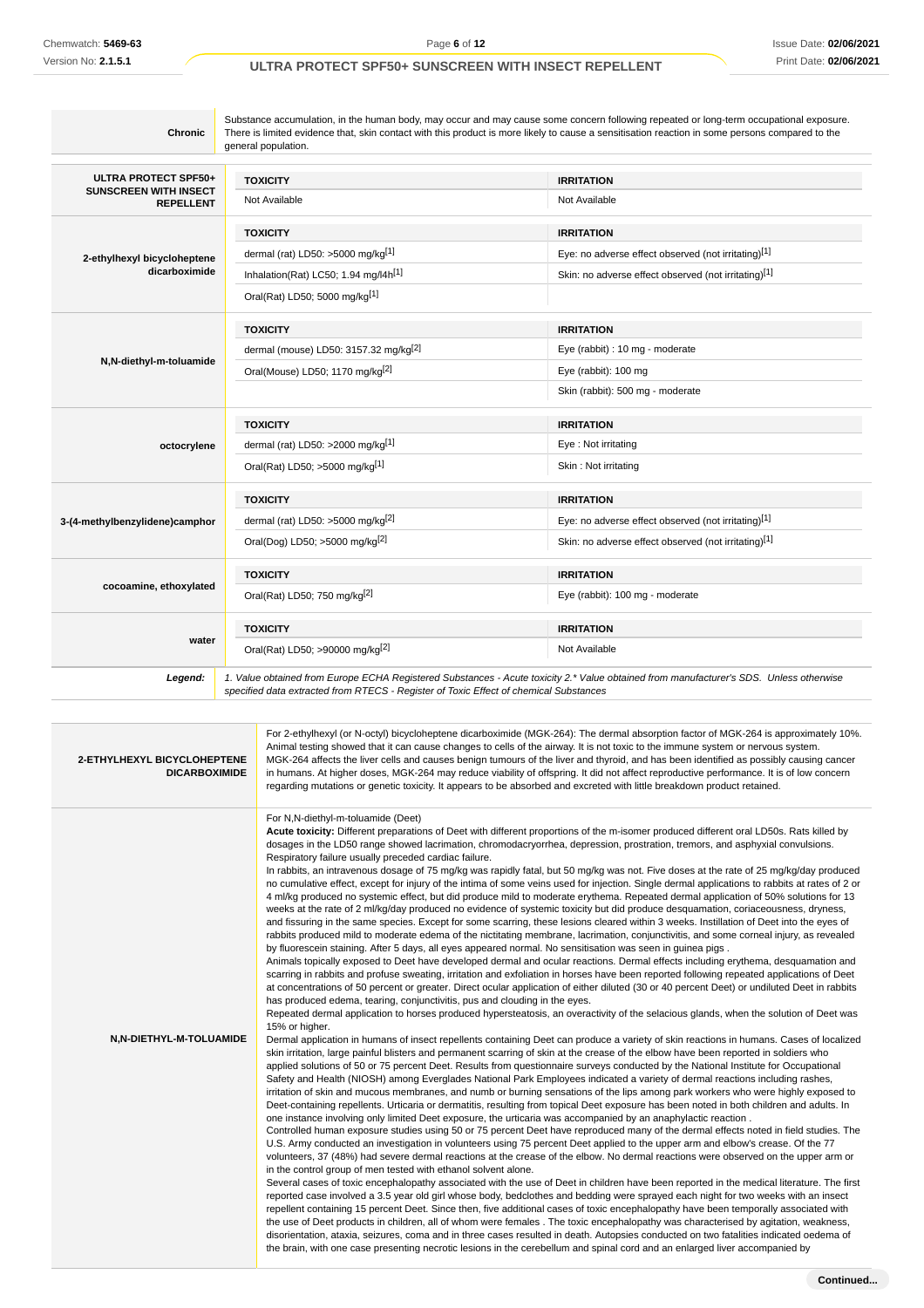microscopic changes. One child was reported to be heterozygous for ornithine carbamoyl transferase deficiency (a sex linked enzyme deficiency which may produce effects similar to those reported above) and it has been hypothesised that children with this enzyme disorder may be at greater risk of adverse reactions to Deet. This enzyme deficiency which usually causes infant death in males is of variable severity in females. Accidental and deliberate ingestion of Deet-containing products has produced neurotoxic effects similar to those described following dermal exposure .

Generalised seizures have also been temporally associated with the use of Deet-containing insect repellent on skin . These cases differ from those described above in that they involved males (four boys aged 3-7 years and one 29-year-old adult), had few associated neurotoxic effects and resolved rapidly. Lower exposure to Deet in these males (four of five males had either one or two dermal applications) may have accounted for the effects being less severe than in females. That the majority of identified neurotoxic cases involved children raises concerns that this subpopulation is at greater risk of adverse reaction following exposure to Deet than are adults.

Signs and symptoms of more subtle neurotoxicity have also been associated with extensive dermal application of Deet in adults. Questionnaire results indicate that Everglades National Park employees having extensive Deet exposure were more likely to have insomnia, mood disturbances and impaired cognitive function than were lesser exposed co-workers. A young male who repeatedly applied Deet to his skin prior to spending prolonged periods in a sauna was reported to develop acute manic psychosis characterized by aggressive behavior, delusions and hyperactivity.

Either o-DET or p-DET, or both occur as impurities in commercial m-DET (Deet). A thorough study of the o-and p-isomers showed that the o-isomer is slightly more toxic than the others (oral LD50 1,210 mg/kg in rats). However, no alarming difference was found, and it was concluded that the presence of 5% of o-DET or p-DET as impurities in the

**Chronic toxicity:** When rats were fed Deet at a dietary level of 10,000 ppm for about 200 days, their growth rate was decreased without a decrease in food intake. There was a significant increase in the relative weight of the testes and liver in males, of the liver and spleen in females, and the kidneys of both males and females. Some of these changes were seen in lesser degree at a dietary level of 1,000 ppm. No gross or significant histological changes were seen at any dietary level and no changes of any kind were noted at 100 ppm or 500 ppm (about 25 mg/kg/day).

| Essentially identical results were found in other subacute dermal and feeding studies each carried out on rats, rabbits, and dogs. In       |
|---------------------------------------------------------------------------------------------------------------------------------------------|
| these oral studies, 2,000 ppm proved to be a no-effect-level. Oral administration of Deet to dogs at rates of 100 and 300 mg/kg/day         |
| caused tremor and hyperactivity and occasional vomiting, but no other effects. Blood studies (hemoglobin, haematocrit, sedimentation        |
| rate, platelet counts, total and differential white cell counts) on dogs receiving 300 mg/kg orally or dermally or on rabbits receiving 300 |
| mg/kg dermally revealed no effect on the haematopoietic system. Gross and microscopic examination of the organs of all three species        |
| revealed only slight kidney damage in rabbits typical of that associated with burns of the skin. Thirteen other organs, including liver,    |
| spleen, and bone marrow, were normal in the three species.                                                                                  |

No systemic toxicity was observed in rats exposed 8 hours/day, 5 days/week for 7 weeks to air saturated with Deet. No toxic effects were observed in rats exposed for 6 hours to an aerosol of Deet. No gross or significant histological changes were seen . **Organ Toxicity:** Hypertrophy of the kidneys and liver and effects of mild central nervous system stimulation including tremors and hyperactivity were noted in animals following repeated exposure. Significant testicular hypertrophy was observed in male rats repeatedly fed a diet containing from 48 to 531 mg/kg/day of Dee

**Reproductive Effects:** When Deet was applied to the skin of rats at the rate of 1,000 mg/kg/day throughout pregnancy, implantation was reduced significantly. Prenatal mortality was 34.1%, compared with 20.9% in the control. Mortality between birth and weaning was 44.0%, compared to 15.7% in the control. Injury was less (but probably significant) at a dosage of 100 mg/kg/day throughout pregnancy.

**Teratogenic Effects:** A dermal teratology study was conducted on rabbits. Groups of 20 pregnant rabbits received daily dermal applications of 0, 50, 100, 500, 1000, or 5000 mg Deet/kg/day in ethanol on shaved backs from day 0 through day 29 of gestation. There were no significant differences between control and treated animals with respect to the fertility index, number of implantations per animal, or number of fetuses per animal. In addition, treatment did not change fetal weight, fetal length or placental weights and no increases in the incidence of skeletal or soft tissue anomalies were observed in treated groups when compared with untreated controls. This study demonstrated that Deet has no teratogenic or embryotoxic effects in rabbits exposed dermally to technical Deet. An additional supplementary teratology study was conducted on rats. Groups of 20 pregnant rats were daily administered 10 ml of peanut oil containing 0, 8, 20 or 80 mg/kg/Deet by gavage from day 5 through day 15 of gestation. No significant differences were reported between control and treated mothers with respect to fertility, fetuses per litter, foetal weight or fetal survival. However, the study did show decreases in number of implantation sites per dam and number of fetuses per animal. In addition, a related increase was observed in the number of resorptions per dam

**Carcinogenicity:** Researchers fed Deet to male and female rats in the diet for two years at doses of 10, 30, or 100 mg/kg/day, and 30, 100, or 400 mg/kg/day, respectively. Researchers fed mice 250, 500, or 1,000 mg/kg/day for 18 months, and dogs 30, 100, or 400 mg/kg/day. No specific target organ toxicity or oncogenicity was observed in any of the animals.Researchers often use studies designed to test for mutagenicity to screen chemicals for carcinogenicity. Sufficient evidence indicates that DEET does not have significant potential for mutagenicity

**Fate in Humans and Animals:** Deet is absorbed promptly from the skin and distributed to all organs including the brain and the foetus. The compound is excreted in the milk but primarily in the urine

Reproductive effector in rats

**OCTOCRYLENE** Where no "official" classification for acrylates and methacrylates exists, there have been cautious attempts to create classifications in the absence of contrary evidence. For example Monalkyl or monoarylesters of acrylic acids should be classified as R36/37/38 and R51/53 Monoalkyl or monoaryl esters of methacrylic acid should be classified as R36/37/38 Based on the available oncogenicity data and without a better understanding of the carcinogenic mechanism the Health and Environmental Review Division (HERD), Office of Toxic Substances (OTS), of the US EPA previously concluded that all chemicals that contain the acrylate or methacrylate moiety (CH2=CHCOO or CH2=C(CH3)COO) should be considered to be a carcinogenic hazard unless shown otherwise by adequate testing. This position has now been revised and acrylates and methacrylates are no longer de facto carcinogens. No mutagenic and teratogenic properties \* Esperis MSDS The following information refers to contact allergens as a group and may not be specific to this product.

Contact allergies quickly manifest themselves as contact eczema, more rarely as urticaria or Quincke's oedema. The pathogenesis of contact eczema involves a cell-mediated (T lymphocytes) immune reaction of the delayed type. Other allergic skin reactions, e.g. contact urticaria, involve antibody-mediated immune reactions. The significance of the contact allergen is not simply determined by its sensitisation potential: the distribution of the substance and the opportunities for contact with it are equally important. A weakly sensitising substance which is widely distributed can be a more important allergen than one with stronger sensitising potential with which few individuals come into contact. From a clinical point of view, substances are noteworthy if they produce an allergic test reaction in more than 1% of the persons tested.

**3-(4-METHYLBENZYLIDENE)CAMPHOR**

Animal testing shows that 3-(4�-methylbenzylidene)camphor [abbreviated to MBC] can affect thyroid gland function. It has not been shown to cause skin irritation or sensitisation, birth defects or genetic damage. However, as thyroid disturbances such as goitre are in general associated with an increased risk of thyroid cancer, the use of 4-MBC should be of concern and any thyroid disturbances should be treated with great caution.

The toxicological evaluation is on the UV-filter 3-2 benzylidenebornan-2-one (3-BC) have been reported. (Scientific Committee on Consumer Safety (SCCS); June 2013 Acute oral toxicity is low

**Irritation/Sensitisation** Tests for primary irritation of the skin and for irritation of the skin on repeated administration show only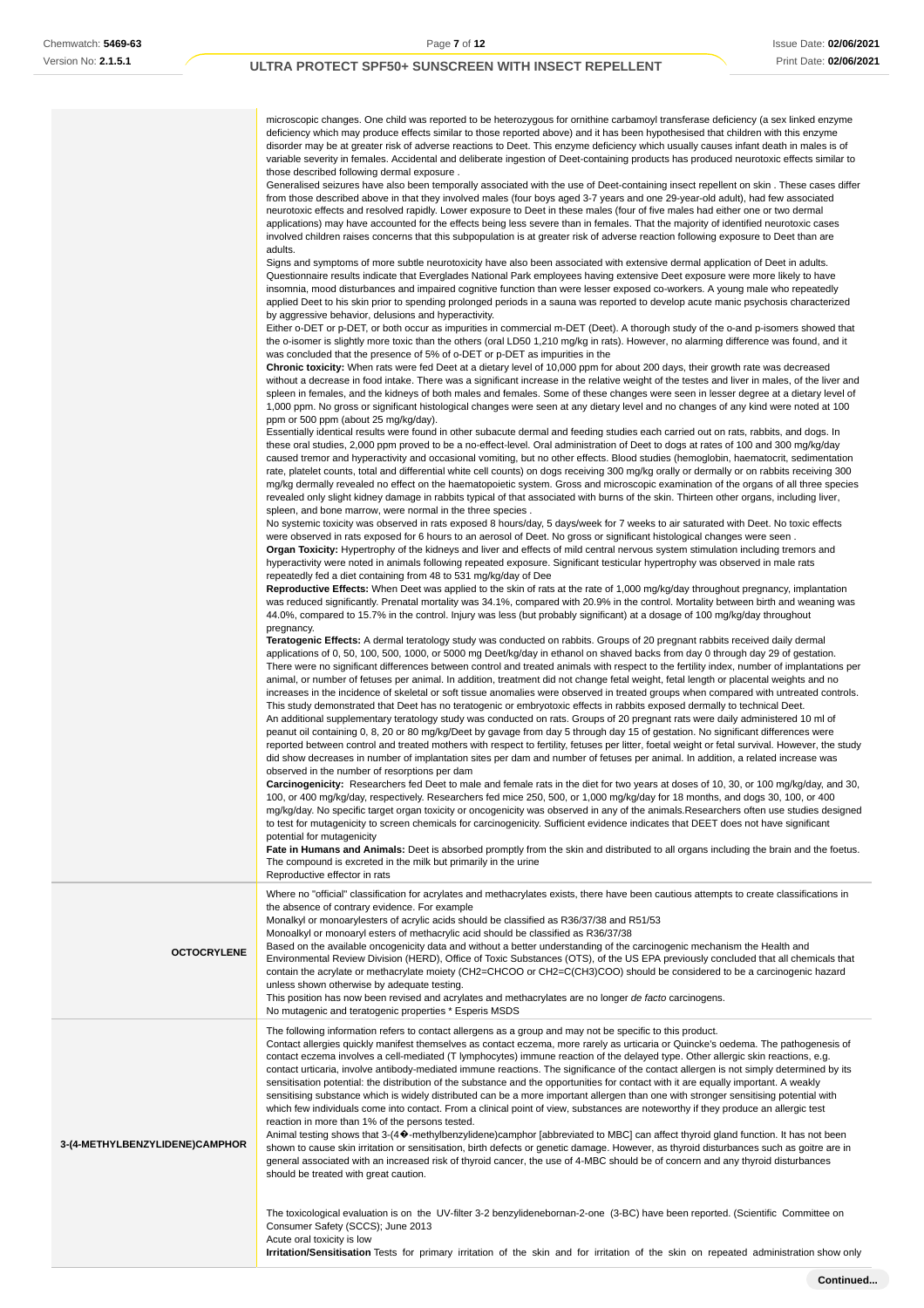|                                                            | slight effects at 6%. Tests for photo-toxicity and for photo-sensitisation were negative, although a positive control was not used for                                                                                                                                                                                                                                                                                                                                                                                                                                                                                                                                                                                                                                                                                                                                                                                                                                                                                                                                                                                                                                                                                                                        |
|------------------------------------------------------------|---------------------------------------------------------------------------------------------------------------------------------------------------------------------------------------------------------------------------------------------------------------------------------------------------------------------------------------------------------------------------------------------------------------------------------------------------------------------------------------------------------------------------------------------------------------------------------------------------------------------------------------------------------------------------------------------------------------------------------------------------------------------------------------------------------------------------------------------------------------------------------------------------------------------------------------------------------------------------------------------------------------------------------------------------------------------------------------------------------------------------------------------------------------------------------------------------------------------------------------------------------------|
|                                                            | the latter,<br>Repeated dose toxicity One 6 week oral study in the rat showed dose related increases in plasma triiodothyronine in males, significant<br>at 50 mg/kg bw/day, and in plasma thyroxine in females, significant at 28 25 and 50 mg/kg bw/day. In two 90 day oral toxicity studies<br>in the rat, elevated plasma lipids were observed in 30 female rats at doses as low as 20 mg/kg bw/day, although this was not<br>statistically significant at this dose. No NOAEL can be derived from these experiments.<br>Reproductive toxicity. In a teratogenicity study in rats, embryo-toxicity was observed at 50 mg/kg bw/day and above was                                                                                                                                                                                                                                                                                                                                                                                                                                                                                                                                                                                                          |
|                                                            | observed. The observed major external/visceral abnormalities (at 100 and 150 mg/kg bw/day), most plausibly result from retarded<br>development and in utero pressure (the finding of retarded ossification is in line with this hypothesis). The development of these<br>effects may be associated with the maternal toxicity. The NOAEL for maternal toxicity and embryo-toxicity in this study is 15 mg/kg                                                                                                                                                                                                                                                                                                                                                                                                                                                                                                                                                                                                                                                                                                                                                                                                                                                  |
|                                                            | bw/day. This value was used for the margin of safety (MOS) calculation.<br>Endocrine activity In some studies, effect of 3-BC on rats sexual behaviour and oestrous cycle at low doses (2.4 and 7 mg/kg<br>body weight/day) were reported. These effects may be due to endocrine activity of 3-BC. Multiple hormonal activities of 3-BC<br>have indeed been reported in vitro: estrogenic and anti-estrogenic effects as well as anti-androgenic activities. 3-BC was not<br>found to exhibit androgenic activity. In vivo, the expression of target genes (ERalpha, ERbeta, SRC-1 and PR (progesterone<br>receptor)) has been shown to be altered (increased or reduced, depending on the anatomical brain area) in both males and<br>females rats at all 1 doses (0.24, 0.7, 2.4 and 7 mg/kg body weight/day).<br>Conclusion:                                                                                                                                                                                                                                                                                                                                                                                                                               |
|                                                            | The SCCS considers that the use of 3-benzylidene-camphor as a UV-filter 20 in cosmetic products in a concentration up 2.0% is not<br>safe                                                                                                                                                                                                                                                                                                                                                                                                                                                                                                                                                                                                                                                                                                                                                                                                                                                                                                                                                                                                                                                                                                                     |
|                                                            | Concerning the potential endocrine disruptor properties of 3-BC, multiple hormonal activities of 3-BC have been reported in vitro:<br>estrogenic and anti-estrogenic effects as well anti-androgenic activities. In vivo, the expression of target genes (ERalpha,<br>ERbeta, SRC-1 and PR (progesterone receptor)) has been shown to be altered in both males and females rats at doses lower<br>than the NOAEL used to calculate the MOS. Due to some shortcomings in the studies, the results need to be confirmed.<br>The French Agency, Agence française de sécurité sanitaire des produits de santé (AFSSAPS) states that the hazard<br>characterisation for this substance is considered incomplete. In addition, the no observed adverse effect level (NOAEL) and the<br>cutaneous absorption rate used by the AFSSAPS in connection with the risk assessment results in insufficient margin of safety to<br>ensure consumer safety in accordance with the SCCS's notes of guidance. Finally, as endocrine disruption effects were observed in the<br>studies published 28 in the scientific literature, in the current state of knowledge, the French authorities consider 29 that it is not<br>possible to conclude that there is no risk to human. |
|                                                            | Alkyl amine polyalkoxylates are not acutely toxic by the oral and dermal routes of exposure, or via inhalation under normal use<br>conditions. Concentrated materials are generally corrosive, eye and skin irritants and may be dermal sensitizers. There is no evidence<br>that alkyl amine polyalkoxylates are neurotoxic, mutagenic, or clastogenic.                                                                                                                                                                                                                                                                                                                                                                                                                                                                                                                                                                                                                                                                                                                                                                                                                                                                                                      |
|                                                            | Surfactants are surface-active materials that can damage the structural integrity of cellular membranes at high dose levels. Thus,<br>surfactants are often corrosive and irritating in concentrated solutions, as indicated by the acute toxicity studies for these inert<br>materials. It is possible that some of the observed toxicity seen in the repeated studies, such as diarrhea or decreased body weight<br>gain, can be attributed to the corrosive and irritating nature of these surfactants.<br>Generally, lower molecular weight AAPs (lower carbon chain units and less alkoxylation) may potentially be more bioavailable because<br>they may be more easily absorbed and distributed than higher molecular weight compounds. Thus overall, the longer chain carbon<br>amine higher polyalkoxylates should be less bioavailable.<br>There are no dermal absorption data on the AAPs. However, data on functionally and structurally similar surfactants suggest that                                                                                                                                                                                                                                                                         |
|                                                            | dermal absorption of the AAPs is likely to be low.<br>Following subchronic exposure to rats, some gastrointestinal irritation was observed, but no specific target organ toxicity or<br>neurotoxicity was seen. In subchronic studies in rats and/or dogs, the most sensitive effects noted were increased mortality, clinical<br>signs (salivation, wheezing, emesis, and/or soft faeces), cataracts, cellular changes in the stomach, and liver effects characterized by<br>enzyme induction, and pigment accumulation in Kupffer cells and bile canaliculi. There was no increased susceptibility to the offspring<br>of rats following in utero exposure in two prenatal developmental toxicity studies. However, there is evidence of increased susceptibility<br>in a reproductive screening study in rats.                                                                                                                                                                                                                                                                                                                                                                                                                                             |
|                                                            | In rat developmental studies, no adverse fetal effects were seen, even at maternally toxic doses. No effects were observed on estrous<br>cyclicity, spermatogenic endpoints, or testosterone and thyroid levels in a two-generation rat reproduction study. However, reproductive<br>and offspring toxicity were noted for AAPs based on litter loss, increase mean number of unaccounted-for implantation sites and<br>decreased mean number of pups born, live litter size and postnatal survival from birth to LD 4.                                                                                                                                                                                                                                                                                                                                                                                                                                                                                                                                                                                                                                                                                                                                       |
| <b>COCOAMINE, ETHOXYLATED</b>                              | Very little metabolism information is available for the alkyl amine polyalkoxylates. However, it is possible to predict mammalian<br>metabolism based on studies for the alkyl alcohol alkoxylates, which are another class of surfactants. It has been proposed that the<br>primary metabolic pathway involves the excretion of the polyalkoxylate moiety and conversion of the alkyl amine group to a fatty acid<br>that is then converted via oxidative degradation to carbon dioxide and water. In general, the gastrointestinal absorption of AAPs with<br>relatively short alkoxylate chain lengths is expected to be rapid and extensive, while less absorption is likely for the more extensively<br>polyalkoxylated AAPs with larger molecular weights.                                                                                                                                                                                                                                                                                                                                                                                                                                                                                              |
|                                                            | No structural alerts for potential carcinogenicity of both a representative alkyl amine polyalkoxylate, as well as a possible<br>metabolite/degradate of alkyl amine polyalkoxylate that had been extensively dealkylated, with the amine group intact have been<br>identified Alkyl amine polyalkoxylates are not expected to be carcinogenic. Therefore a cancer dietary exposure assessment is not<br>necessary to assess cancer risk.                                                                                                                                                                                                                                                                                                                                                                                                                                                                                                                                                                                                                                                                                                                                                                                                                     |
|                                                            | The US EPA has not found alkyl amine polyalkoxylates to share a common mechanism of toxicity with any other substances, and alkyl<br>amine polyalkoxylates do not appear to produce a toxic metabolite produced by other substances. For the purposes of this tolerance<br>action, therefore, EPA has assumed that alkyl amine polyalkoxylates do not have a common mechanism of toxicity with other<br>substances                                                                                                                                                                                                                                                                                                                                                                                                                                                                                                                                                                                                                                                                                                                                                                                                                                            |
|                                                            | Alkyl Amine Polyalkoxylates (JITF CST 4 Inert Ingredients). Human Health Risk Assessment to Support Proposed Exemption from the<br>Requirement of a Tolerance When Used as Inert Ingredients in Pesticide Formulations. June 2009<br>http://beta.regulations.gov/document/EPA-HQ-OPP-2008-0738-0005                                                                                                                                                                                                                                                                                                                                                                                                                                                                                                                                                                                                                                                                                                                                                                                                                                                                                                                                                           |
|                                                            | Most undiluted cationic surfactants satisfy the criteria for classification as Harmful (Xn) with R22 and as Irritant (Xi) for skin and eyes<br>with R38 and R41.                                                                                                                                                                                                                                                                                                                                                                                                                                                                                                                                                                                                                                                                                                                                                                                                                                                                                                                                                                                                                                                                                              |
|                                                            | Laboratory testing shows that the fatty acid amide, cocoamide DEA, causes occupational allergic contact dermatitis, and that allergy to<br>this substance is becoming more common.<br>Alkanolamides are manufactured by condensation of diethanolamine and the methyl ester of long chain fatty acids.<br>Polyethers (such as ethoxylated surfactants and polyethylene glycols) are highly susceptible to being oxidized in the air. They then form<br>complex mixtures of oxidation products.<br>Animal testing reveals that whole the pure, non-oxidised surfactant is non-sensitizing, many of the oxidation products are sensitisers.                                                                                                                                                                                                                                                                                                                                                                                                                                                                                                                                                                                                                     |
| 2-ETHYLHEXYL BICYCLOHEPTENE                                | The oxidization products also cause irritation.                                                                                                                                                                                                                                                                                                                                                                                                                                                                                                                                                                                                                                                                                                                                                                                                                                                                                                                                                                                                                                                                                                                                                                                                               |
| DICARBOXIMIDE & N,N-DIETHYL-<br><b>M-TOLUAMIDE</b>         | The material may cause skin irritation after prolonged or repeated exposure and may produce on contact skin redness, swelling, the<br>production of vesicles, scaling and thickening of the skin.                                                                                                                                                                                                                                                                                                                                                                                                                                                                                                                                                                                                                                                                                                                                                                                                                                                                                                                                                                                                                                                             |
| N,N-DIETHYL-M-TOLUAMIDE &<br><b>COCOAMINE, ETHOXYLATED</b> | The material may produce moderate eye irritation leading to inflammation. Repeated or prolonged exposure to irritants may produce<br>conjunctivitis.                                                                                                                                                                                                                                                                                                                                                                                                                                                                                                                                                                                                                                                                                                                                                                                                                                                                                                                                                                                                                                                                                                          |
| <b>OCTOCRYLENE &amp; COCOAMINE,</b><br><b>ETHOXYLATED</b>  | Asthma-like symptoms may continue for months or even years after exposure to the material ends. This may be due to a non-allergic<br>condition known as reactive airways dysfunction syndrome (RADS) which can occur after exposure to high levels of highly irritating<br>compound. Main criteria for diagnosing RADS include the absence of previous airways disease in a non-atopic individual, with sudden                                                                                                                                                                                                                                                                                                                                                                                                                                                                                                                                                                                                                                                                                                                                                                                                                                                |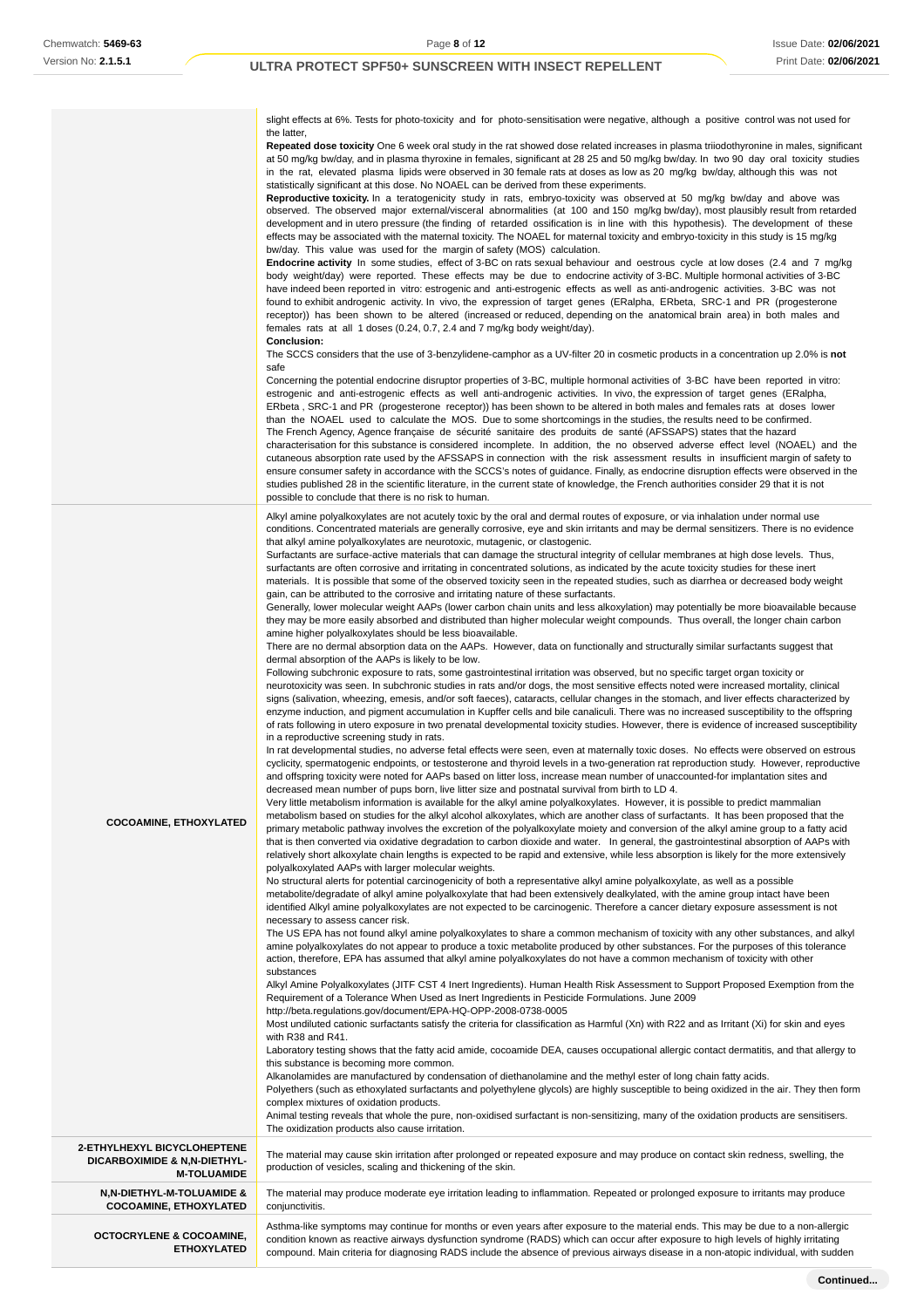onset of persistent asthma-like symptoms within minutes to hours of a documented exposure to the irritant. Other criteria for diagnosis of RADS include a reversible airflow pattern on lung function tests, moderate to severe bronchial hyperreactivity on methacholine challenge testing, and the lack of minimal lymphocytic inflammation, without eosinophilia. RADS (or asthma) following an irritating inhalation is an infrequent disorder with rates related to the concentration of and duration of exposure to the irritating substance. On the other hand, industrial bronchitis is a disorder that occurs as a result of exposure due to high concentrations of irritating substance (often particles) and is completely reversible after exposure ceases. The disorder is characterized by difficulty breathing, cough and mucus production.

| <b>OCTOCRYLENE &amp; WATER</b>              |   | No significant acute toxicological data identified in literature search. |                                                                                                                                                                     |
|---------------------------------------------|---|--------------------------------------------------------------------------|---------------------------------------------------------------------------------------------------------------------------------------------------------------------|
| <b>Acute Toxicity</b>                       | × | Carcinogenicity                                                          | ×                                                                                                                                                                   |
| <b>Skin Irritation/Corrosion</b>            | × | Reproductivity                                                           | ×                                                                                                                                                                   |
| <b>Serious Eye Damage/Irritation</b>        | ✔ | <b>STOT - Single Exposure</b>                                            | ×                                                                                                                                                                   |
| <b>Respiratory or Skin</b><br>sensitisation | × | <b>STOT - Repeated Exposure</b>                                          | ×                                                                                                                                                                   |
| <b>Mutagenicity</b>                         | × | <b>Aspiration Hazard</b>                                                 | ×                                                                                                                                                                   |
|                                             |   | Legend:                                                                  | $\blacktriangleright$ - Data either not available or does not fill the criteria for classification<br>$\blacktriangleright$ - Data available to make classification |

# **SECTION 12 Ecological information**

| ULTRA PROTECT SPF50+                             | Endpoint                | <b>Test Duration (hr)</b> | <b>Species</b>                |                      | Value            | Source                  |
|--------------------------------------------------|-------------------------|---------------------------|-------------------------------|----------------------|------------------|-------------------------|
| <b>SUNSCREEN WITH INSECT</b><br><b>REPELLENT</b> | Not<br>Available        | Not Available             | Not Available                 |                      | Not<br>Available | Not<br>Available        |
|                                                  | Endpoint                | <b>Test Duration (hr)</b> | <b>Species</b>                | Value                |                  | Source                  |
|                                                  | ErC50                   | 72h                       | Algae or other aquatic plants | >4.38mg/l            |                  | $\overline{2}$          |
| 2-ethylhexyl bicycloheptene                      | <b>EC50</b>             | 72h                       | Algae or other aquatic plants |                      | $>1.63<2.7$ mg/l | $\overline{2}$          |
| dicarboximide                                    | <b>LC50</b>             | 96h                       | Fish                          |                      | 0.138-0.211mg/L  | $\overline{4}$          |
|                                                  | EC50                    | 48h                       | Crustacea                     |                      | 1.995-4.83mg/L   | 4                       |
|                                                  | NOEC(ECx)               | 96h                       | Crustacea                     | <0.077mg/l           |                  | $\overline{c}$          |
|                                                  | Endpoint                | <b>Test Duration (hr)</b> | <b>Species</b>                | Value                |                  | Source                  |
|                                                  | <b>BCF</b>              | 1008h                     | Fish                          | $0.8 - 2.4$          |                  | $\overline{7}$          |
| N,N-diethyl-m-toluamide                          | <b>EC50</b>             | 48h                       | Crustacea                     |                      | 55.776-99.6mg/L  | 4                       |
|                                                  | LC50                    | 96h                       | Fish                          | 70.965mg/L           |                  | 4                       |
|                                                  | NOEC(ECx)               | 504h                      | Crustacea                     | 3.7 <sub>mg</sub> /l |                  | $\overline{\mathbf{4}}$ |
|                                                  | Endpoint                | <b>Test Duration (hr)</b> | <b>Species</b>                |                      | Value            | Source                  |
|                                                  | EC50(ECx)               | 48h                       | Crustacea                     |                      | >0.023mg/l       | 2                       |
| octocrylene                                      | EC50                    | 72h                       | Algae or other aquatic plants |                      | >220mg/l         | $\overline{2}$          |
|                                                  | LC50                    | 96h                       | Fish                          |                      | >10000mg/l       | $\overline{2}$          |
|                                                  | <b>EC50</b>             | 48h                       | Crustacea                     |                      | $>0.023$ mg/l    | $\overline{2}$          |
|                                                  | Endpoint                | <b>Test Duration (hr)</b> | <b>Species</b>                |                      | Value            | Source                  |
|                                                  | LC50                    | 96h                       | Fish                          |                      | $>0.74$ mg/l     | $\overline{c}$          |
| 3-(4-methylbenzylidene)camphor                   | EC50                    | 48h                       | Crustacea                     |                      | $0.56$ mg/l      | $\overline{2}$          |
|                                                  | NOEC(ECx)               | 504h                      | Crustacea                     |                      | $0.1$ mg/l       | $\overline{2}$          |
|                                                  | Endpoint                | <b>Test Duration (hr)</b> | <b>Species</b>                |                      | Value            | Source                  |
|                                                  | NOEC(ECx)               | 96h                       | Fish                          |                      | $0.1$ mg/l       | 2                       |
| cocoamine, ethoxylated                           | LC50                    | 96h                       | Fish                          |                      | $0.1$ mg/l       | $\overline{2}$          |
|                                                  | EC50                    | 48h                       | Crustacea                     |                      | $0.17$ mg/l      | $\overline{2}$          |
|                                                  | Endpoint                | <b>Test Duration (hr)</b> | <b>Species</b>                |                      | Value            | Source                  |
| water                                            | <b>Not</b><br>Available | Not Available             | Not Available                 |                      | Not<br>Available | Not<br>Available        |

Harmful to aquatic organisms, may cause long-term adverse effects in the aquatic environment.

Do NOT allow product to come in contact with surface waters or to intertidal areas below the mean high water mark. Do not contaminate water when cleaning equipment or disposing of equipment wash-waters.

Wastes resulting from use of the product must be disposed of on site or at approved waste sites. For UV Filters:

Aquatic Fate/Ecotoxicity: UV filters have been detected in surface water, wastewater and fish, and some of them having an action similar to that of an estrogen in fish. At present, little is known about their additional hormonal activities in different hormonal receptor systems despite their increasing use and environmental persistence. Besides estrogenic activity, UV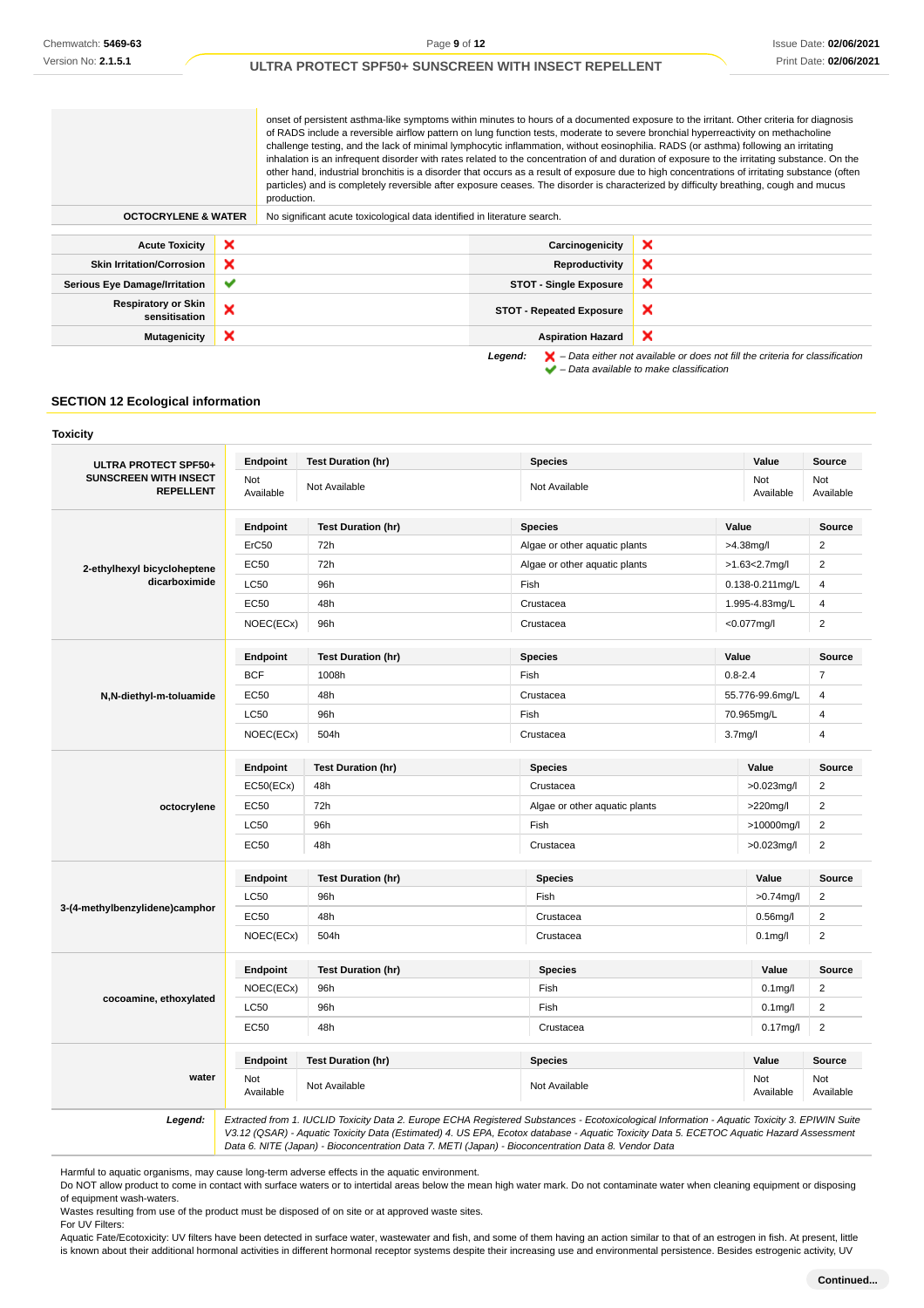filters may have additional activities, both agonistic and antagonistic, in aquatic organisms. Although most of the UV filters exert hormonal effects at concentrations that are orders of magnitude higher than in the environment, wide distribution and exposure to UV filter mixtures may have environmental consequences due to additive effects. The UV filters 4-methylbenzylidene camphor, benzophenone-3, benzophenone-4, octyl methoxycinnamate, octocrylene and homosalate that repeatedly were detected in the aquatic environment, may contribute with their multiple hormonal activities in a complex manner to the mixture of endocrine disrupting chemicals already present in surface water and fish. For most of the UV filters with multiple hormonal activities residues in the aquatic environment and in biota are not yet known, and therefore their environmental relevance remains elusive. **DO NOT** discharge into sewer or waterways.

#### **Persistence and degradability**

| Ingredient                                   | Persistence: Water/Soil | Persistence: Air |
|----------------------------------------------|-------------------------|------------------|
| 2-ethylhexyl bicycloheptene<br>dicarboximide | <b>HIGH</b>             | <b>HIGH</b>      |
| N,N-diethyl-m-toluamide                      | <b>HIGH</b>             | <b>HIGH</b>      |
| 3-(4-methylbenzylidene)camphor               | <b>HIGH</b>             | <b>HIGH</b>      |
| water                                        | LOW                     | LOW              |

# **Bioaccumulative potential**

| Ingredient                                   | <b>Bioaccumulation</b>   |
|----------------------------------------------|--------------------------|
| 2-ethylhexyl bicycloheptene<br>dicarboximide | LOW (LogKOW = $3.7$ )    |
| N,N-diethyl-m-toluamide                      | LOW (BCF = $2.4$ )       |
| 3-(4-methylbenzylidene)camphor               | $HIGH (LogKOW = 5.2537)$ |

#### **Mobility in soil**

| Ingredient                                   | <b>Mobility</b>       |
|----------------------------------------------|-----------------------|
| 2-ethylhexyl bicycloheptene<br>dicarboximide | LOW ( $KOC = 10410$ ) |
| N,N-diethyl-m-toluamide                      | LOW ( $KOC = 536.6$ ) |
| 3-(4-methylbenzylidene)camphor               | LOW ( $KOC = 14560$ ) |

### **SECTION 13 Disposal considerations**

| Waste treatment methods             |                                                                                                                                                                                                                                                                                                                                                                                                                                                                                                                                                                                                                                                                                                                                                                                                                                                                                                                                                                                                                                                                                                                                                                                                                                                                                                                                                                                                                                                                                                                                                                                                                                                                                                                                                                                                                                                                                                                                                                                                                                                                                                                                                                                                                               |
|-------------------------------------|-------------------------------------------------------------------------------------------------------------------------------------------------------------------------------------------------------------------------------------------------------------------------------------------------------------------------------------------------------------------------------------------------------------------------------------------------------------------------------------------------------------------------------------------------------------------------------------------------------------------------------------------------------------------------------------------------------------------------------------------------------------------------------------------------------------------------------------------------------------------------------------------------------------------------------------------------------------------------------------------------------------------------------------------------------------------------------------------------------------------------------------------------------------------------------------------------------------------------------------------------------------------------------------------------------------------------------------------------------------------------------------------------------------------------------------------------------------------------------------------------------------------------------------------------------------------------------------------------------------------------------------------------------------------------------------------------------------------------------------------------------------------------------------------------------------------------------------------------------------------------------------------------------------------------------------------------------------------------------------------------------------------------------------------------------------------------------------------------------------------------------------------------------------------------------------------------------------------------------|
| <b>Product / Packaging disposal</b> | Containers may still present a chemical hazard/ danger when empty.<br>▶ Return to supplier for reuse/ recycling if possible.<br>Otherwise:<br>If container can not be cleaned sufficiently well to ensure that residuals do not remain or if the container cannot be used to store the same<br>product, then puncture containers, to prevent re-use, and bury at an authorised landfill.<br>• Where possible retain label warnings and SDS and observe all notices pertaining to the product.<br>Legislation addressing waste disposal requirements may differ by country, state and/ or territory. Each user must refer to laws operating in their<br>area. In some areas, certain wastes must be tracked.<br>A Hierarchy of Controls seems to be common - the user should investigate:<br>Reduction<br>Reuse<br>▶ Recycling<br>Disposal (if all else fails)<br>This material may be recycled if unused, or if it has not been contaminated so as to make it unsuitable for its intended use. If it has been<br>contaminated, it may be possible to reclaim the product by filtration, distillation or some other means. Shelf life considerations should also be<br>applied in making decisions of this type. Note that properties of a material may change in use, and recycling or reuse may not always be<br>appropriate.<br>DO NOT allow wash water from cleaning or process equipment to enter drains.<br>It may be necessary to collect all wash water for treatment before disposal.<br>In all cases disposal to sewer may be subject to local laws and regulations and these should be considered first.<br>• Where in doubt contact the responsible authority.<br>Recycle wherever possible.<br>▶ Consult manufacturer for recycling options or consult local or regional waste management authority for disposal if no suitable treatment or<br>disposal facility can be identified.<br>Dispose of by: burial in a land-fill specifically licensed to accept chemical and / or pharmaceutical wastes or incineration in a licensed<br>apparatus (after admixture with suitable combustible material).<br>Decontaminate empty containers. Observe all label safeguards until containers are cleaned and destroyed. |

### **SECTION 14 Transport information**

| <b>Labels Required</b>  |                |  |
|-------------------------|----------------|--|
| <b>Marine Pollutant</b> | <b>NO</b>      |  |
| <b>HAZCHEM</b>          | Not Applicable |  |

**Land transport (ADG): NOT REGULATED FOR TRANSPORT OF DANGEROUS GOODS**

**Air transport (ICAO-IATA / DGR): NOT REGULATED FOR TRANSPORT OF DANGEROUS GOODS**

**Sea transport (IMDG-Code / GGVSee): NOT REGULATED FOR TRANSPORT OF DANGEROUS GOODS**

# **Transport in bulk according to Annex II of MARPOL and the IBC code**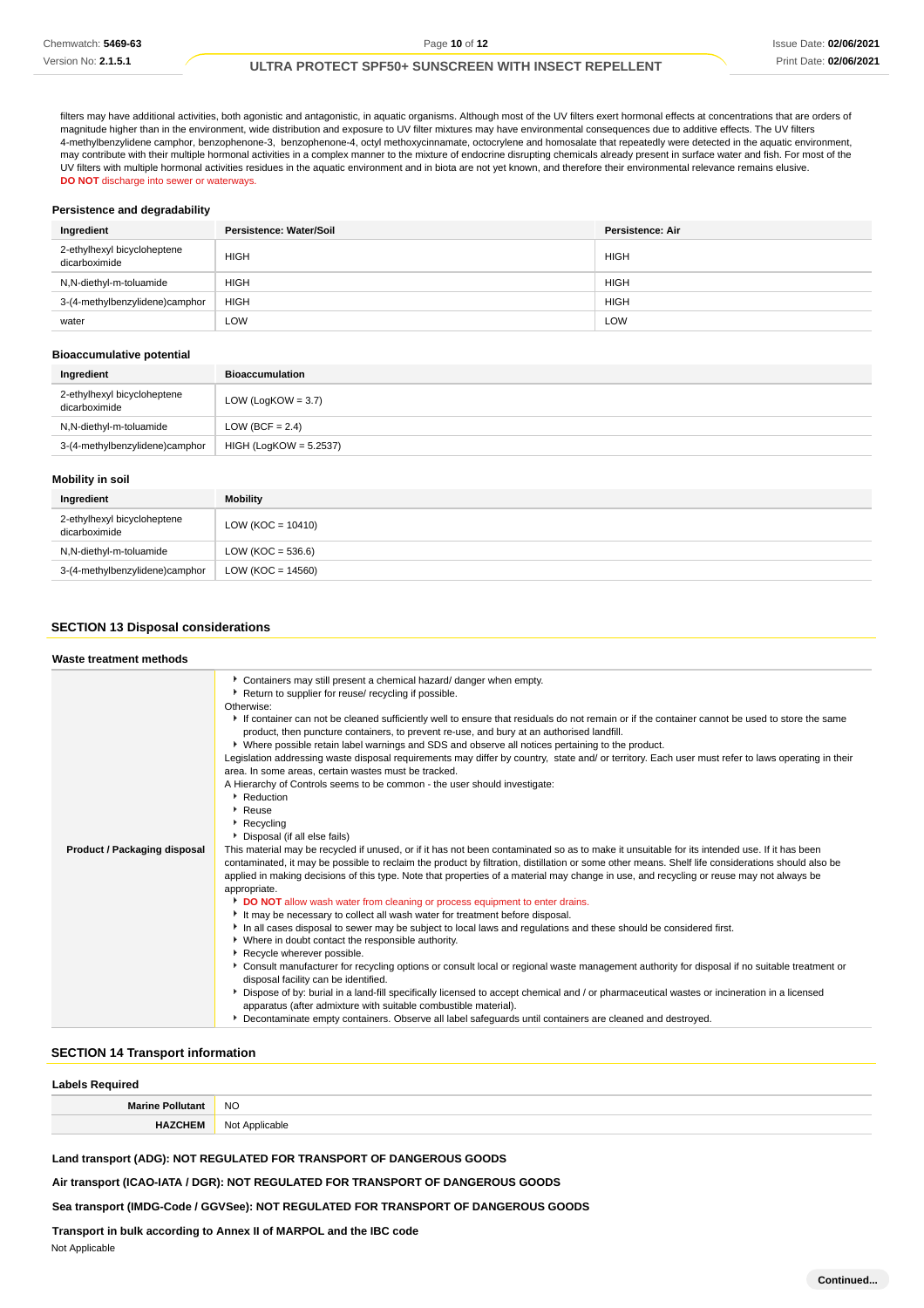# **Transport in bulk in accordance with MARPOL Annex V and the IMSBC Code**

| <b>Product name</b>                          | Group         |
|----------------------------------------------|---------------|
| 2-ethylhexyl bicycloheptene<br>dicarboximide | Not Available |
| N,N-diethyl-m-toluamide                      | Not Available |
| octocrylene                                  | Not Available |
| 3-(4-methylbenzylidene)camphor               | Not Available |
| cocoamine, ethoxylated                       | Not Available |
| water                                        | Not Available |

### **Transport in bulk in accordance with the ICG Code**

| <b>Product name</b>                          | <b>Ship Type</b> |
|----------------------------------------------|------------------|
| 2-ethylhexyl bicycloheptene<br>dicarboximide | Not Available    |
| N,N-diethyl-m-toluamide                      | Not Available    |
| octocrylene                                  | Not Available    |
| 3-(4-methylbenzylidene)camphor               | Not Available    |
| cocoamine, ethoxylated                       | Not Available    |
| water                                        | Not Available    |

# **SECTION 15 Regulatory information**

# **Safety, health and environmental regulations / legislation specific for the substance or mixture**

|                                                                                                | 2-ethylhexyl bicycloheptene dicarboximide is found on the following regulatory lists |                                                                                                                                               |
|------------------------------------------------------------------------------------------------|--------------------------------------------------------------------------------------|-----------------------------------------------------------------------------------------------------------------------------------------------|
| Australia Standard for the Uniform Scheduling of Medicines and Poisons (SUSMP) -<br>Schedule 5 |                                                                                      | Australian Inventory of Industrial Chemicals (AIIC)                                                                                           |
| N,N-diethyl-m-toluamide is found on the following regulatory lists                             |                                                                                      |                                                                                                                                               |
|                                                                                                | Australia Hazardous Chemical Information System (HCIS) - Hazardous Chemicals         | Australian Inventory of Industrial Chemicals (AIIC)                                                                                           |
| Schedule 5                                                                                     | Australia Standard for the Uniform Scheduling of Medicines and Poisons (SUSMP) -     |                                                                                                                                               |
| octocrylene is found on the following regulatory lists                                         |                                                                                      |                                                                                                                                               |
| Australian Inventory of Industrial Chemicals (AIIC)                                            |                                                                                      |                                                                                                                                               |
|                                                                                                | 3-(4-methylbenzylidene)camphor is found on the following regulatory lists            |                                                                                                                                               |
| Australian Inventory of Industrial Chemicals (AIIC)                                            |                                                                                      |                                                                                                                                               |
| cocoamine, ethoxylated is found on the following regulatory lists                              |                                                                                      |                                                                                                                                               |
| Schedule 5                                                                                     | Australia Standard for the Uniform Scheduling of Medicines and Poisons (SUSMP) -     | Australian Inventory of Industrial Chemicals (AIIC)                                                                                           |
| water is found on the following regulatory lists                                               |                                                                                      |                                                                                                                                               |
| Australian Inventory of Industrial Chemicals (AIIC)                                            |                                                                                      |                                                                                                                                               |
|                                                                                                |                                                                                      |                                                                                                                                               |
| <b>National Inventory Status</b>                                                               |                                                                                      |                                                                                                                                               |
| <b>National Inventory</b>                                                                      | <b>Status</b>                                                                        |                                                                                                                                               |
| Australia - AIIC / Australia<br>Non-Industrial Use                                             | Yes                                                                                  |                                                                                                                                               |
| Canada - DSL                                                                                   | Yes                                                                                  |                                                                                                                                               |
| Canada - NDSL                                                                                  | water)                                                                               | No (2-ethylhexyl bicycloheptene dicarboximide; N,N-diethyl-m-toluamide; octocrylene; 3-(4-methylbenzylidene)camphor; cocoamine, ethoxylated;  |
| China - IECSC                                                                                  | Yes                                                                                  |                                                                                                                                               |
| Europe - EINEC / ELINCS / NLP                                                                  | Yes                                                                                  |                                                                                                                                               |
| Japan - ENCS                                                                                   | No (3-(4-methylbenzylidene)camphor)                                                  |                                                                                                                                               |
| Korea - KECI                                                                                   | No (2-ethylhexyl bicycloheptene dicarboximide; 3-(4-methylbenzylidene)camphor)       |                                                                                                                                               |
| New Zealand - NZIoC                                                                            | Yes                                                                                  |                                                                                                                                               |
| Philippines - PICCS                                                                            | Yes                                                                                  |                                                                                                                                               |
| USA - TSCA                                                                                     | No (2-ethylhexyl bicycloheptene dicarboximide)                                       |                                                                                                                                               |
| Taiwan - TCSI                                                                                  | Yes                                                                                  |                                                                                                                                               |
| Mexico - INSQ                                                                                  | No (3-(4-methylbenzylidene)camphor)                                                  |                                                                                                                                               |
| Vietnam - NCI                                                                                  | Yes                                                                                  |                                                                                                                                               |
| Russia - FBEPH                                                                                 | No (2-ethylhexyl bicycloheptene dicarboximide; 3-(4-methylbenzylidene)camphor)       |                                                                                                                                               |
| Legend:                                                                                        | Yes = All CAS declared ingredients are on the inventory                              | No = One or more of the CAS listed ingredients are not on the inventory and are not exempt from listing(see specific ingredients in brackets) |
|                                                                                                |                                                                                      |                                                                                                                                               |

# **SECTION 16 Other information**